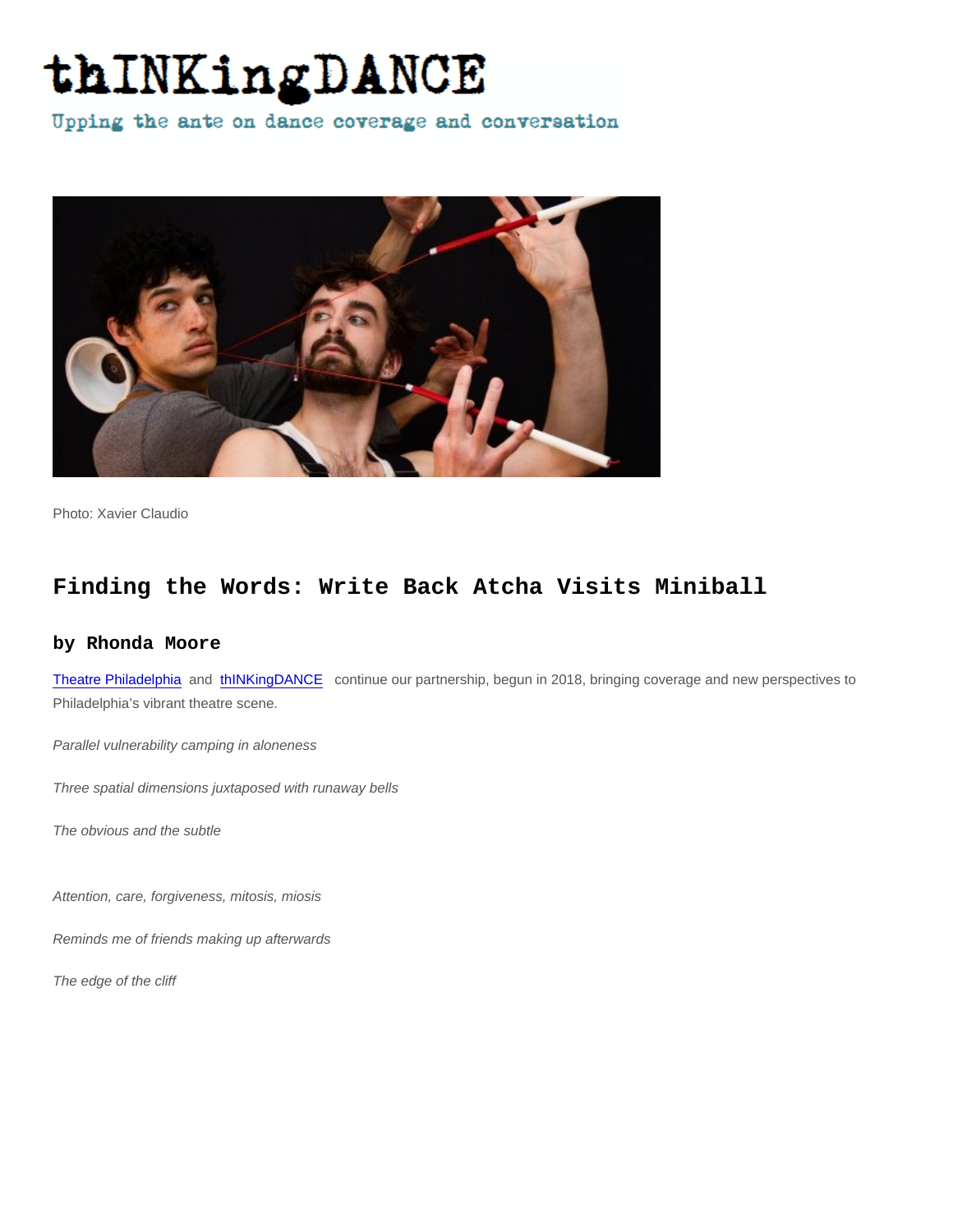These poems are inspired by the words and reactions of audience members at Company to X For's April 5 performance of Surface [Tension,](https://www.cannonballfestival.org/surface-tension) part of Miniball Festival, organized and sponsored by Almanac Dance Circus Theater at the MAAS Building[.](https://www.cannonballfestival.org/surface-tension) As an audience, our primary activities are to observe, interpret, and eventually understand what is happening before and all around us. This is in contrast to the single-mindedness a performer might have, directing their actions and intentions towards delivering the results of their work. For the audience, it is during this process of observation that sense memories, images, affinities, aversions, and seemingly randomthoughts emerge. It is this cerebral landscape that aids our ability to understand and in some way relate to what we are watching.

As part of our continued interest in engaging with, thinking about, and writing about dance, thINKingDANCE leads Write Back Atcha sessions, where audience members share what they remember and have written down about a dance performance immediately after viewing a show.

Our recent Write Back Atcha generated a cornucopia of words from audience members at Surface Tension. Viewers were invited to jot down brief notes while watching a delightful duet by Liam Bradley and David Chervony, founders of this Chicago-based company. Just before the show began, the audience was encouraged to consider the following prompts:

- Everything is like something else. Keep a tally of all the experiences or images that come (even fleetingly) to your mind as you watch the work tonight.
- Often, larger experiences can be captured by a striking moment that encapsulates something essential about them. During the performance, keep an eye/ear out for a "snapshot" image/gesture/bit of dialogue that speaks to the piece as a whole.

At the end, we wound up with a rich tapestry of thoughts, perceptions, images, recognitions, flashes, visceralities, inklings, and dejá vùs, from eight audience members who shared their thoughts while sitting around a warm and welcoming stove in MAAS' outdoor garden. Animated discussion ensued, all of it charged with the familiarity of people who have just shared an experience, offered up words, lost themselves in thought, and dropped their guard, if only for this moment.

Our goal was to discuss and then craft and publish audience-generated writing about Surface Tension, but the vocal feedback and discussion was so rich and densely charged with multiple layers of thought that all material gathered was instead put into a repository for eventual literary manipulation.

As self-appointed (with permission!) "Audience Wordsmith," I have accessed the responses of participating audience members, creating these poems and accompanying word cloud as a representation of their commentary about Surface Tension. The word cloud illustration was created through a subjective selection of font, dimension, layout, and general design. My–also subjective–rendering of a collective comment on the duet is presented in two diverse iterations of the Haiku: the traditional 5-7-5 syllable three-line format, and the poetically-licensed 5-7-5 word format over three lines (above). Another literary manipulation resulted in the suggestion of alternate titles for Surface Tension. While these poetic responses were sparked by conversations in the room, the results presented here are forged and flavored with my personal considerations or afterthoughts.

Haikus:

Patience, skill, prowess

Trusting falls and balances

Redemption abounds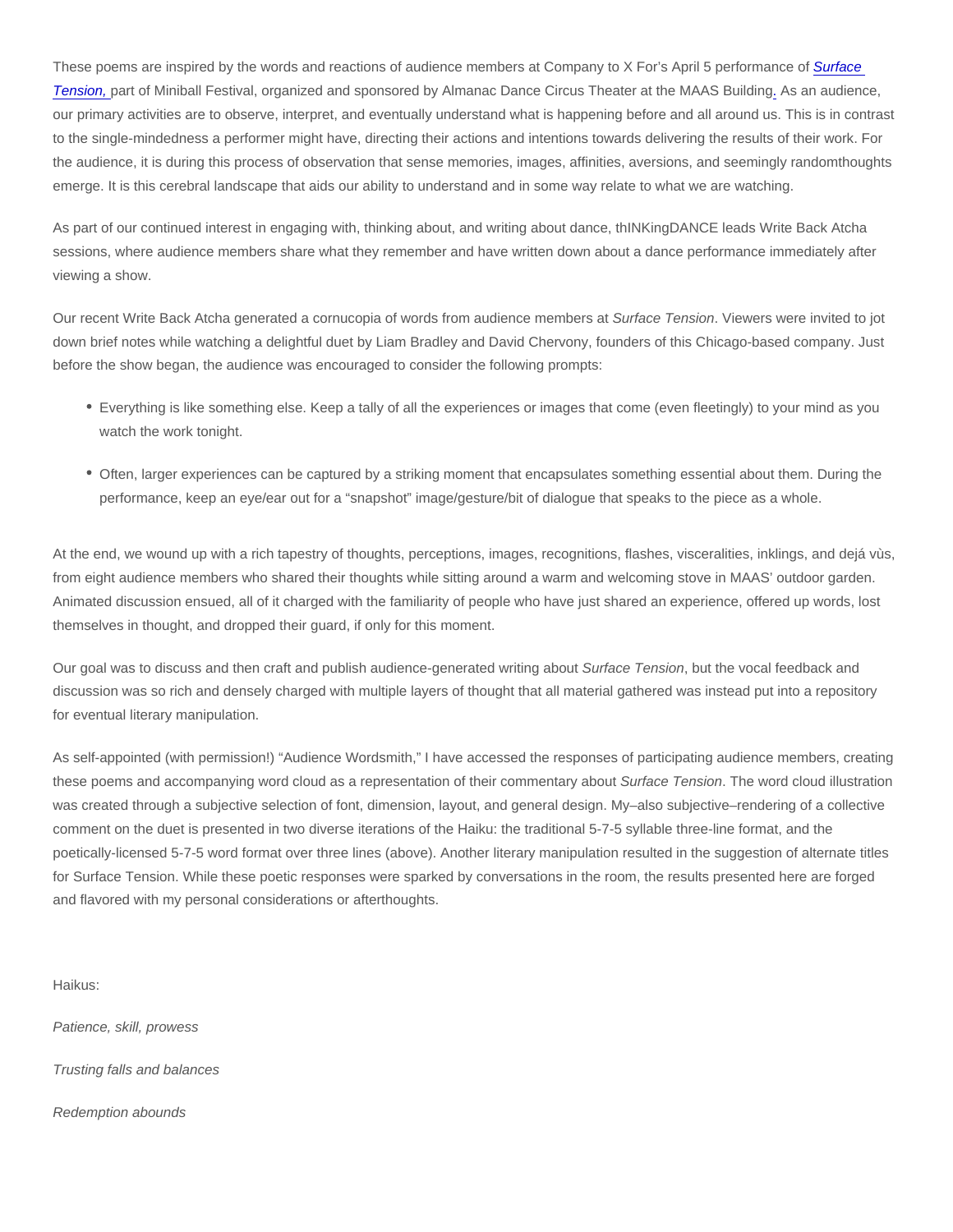'Merican Gothic

A trusting relationship

Kinetic sculpture

Your Origami

Sounds of sand and hands remind

Make room for mistakes

Alternate Titles:

Into the Cat's Cradle and Out

The Good, The Bad & The Ugly

Who's Sorry Now?

I've Looked at Love From Both Sides Now

Dio li fa, Poi li Accoppia

Read Between the Lines

Partners in Crime